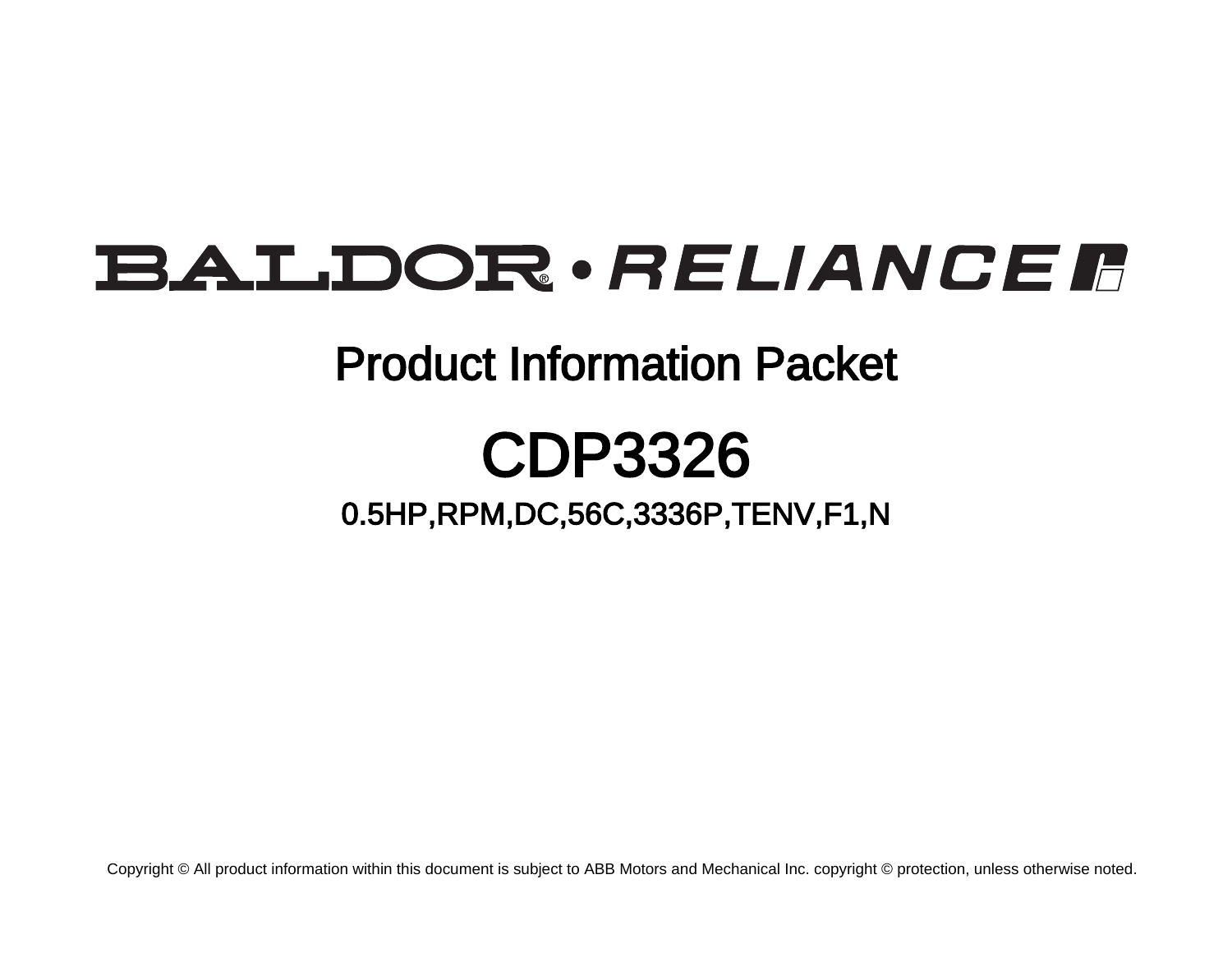### BALDOR · RELIANCE F Product Information Packet: CDP3326 - 0.5HP, RPM, DC, 56C, 3336P, TENV, F1, N

| <b>Part Detail</b> |             |                  |       |                |          |                      |            |
|--------------------|-------------|------------------|-------|----------------|----------|----------------------|------------|
| Revision:          | <b>AD</b>   | Status:          | PRD/A | Change #:      |          | Proprietary:         | No         |
| Type:              | DC          | Prod. Type:      | 3336P | Elec. Spec:    | 33WGZ139 | CD Diagram:          | CD0194     |
| Enclosure:         | <b>TENV</b> | Mfg Plant:       |       | Mech. Spec:    | 33-2051  | Layout:              | 33LY2051   |
| Frame:             | 56C         | Mounting:        | F1    | Poles:         | 00       | <b>Created Date:</b> |            |
| Base:              | <b>RG</b>   | <b>Rotation:</b> | R     | Insulation:    |          | Eff. Date:           | 09-13-2021 |
| Field Type:        |             | Literature:      |       | Elec. Diagram: |          | <b>Replaced By:</b>  |            |

| <b>Specs</b>                   |                               |  |  |
|--------------------------------|-------------------------------|--|--|
| Enclosure:                     | <b>TENV</b>                   |  |  |
| Frame:                         | 56C                           |  |  |
| <b>Frame Material:</b>         | Steel                         |  |  |
| <b>Agency Approvals:</b>       | $\mathsf{CE}% _{\mathcal{A}}$ |  |  |
|                                | $\mathsf{CSA}\xspace$         |  |  |
|                                | UR                            |  |  |
|                                | WEEE                          |  |  |
| <b>Base Indicator:</b>         | Rigid                         |  |  |
| <b>Bearing Grease Type:</b>    | Polyrex EM (-20F +300F)       |  |  |
| Drip Cover:                    | No Drip Cover                 |  |  |
| <b>Duty Rating:</b>            | CONT                          |  |  |
| <b>Feedback Device:</b>        | NO FEEDBACK                   |  |  |
| Heater Indicator:              | No Heater                     |  |  |
| <b>Insulation Class:</b>       | $\mathsf F$                   |  |  |
| <b>Lifting Lugs:</b>           | No Lifting Lugs               |  |  |
| Motor Lead Quantity/Wire Size: | 2 @ 18 AWG, A                 |  |  |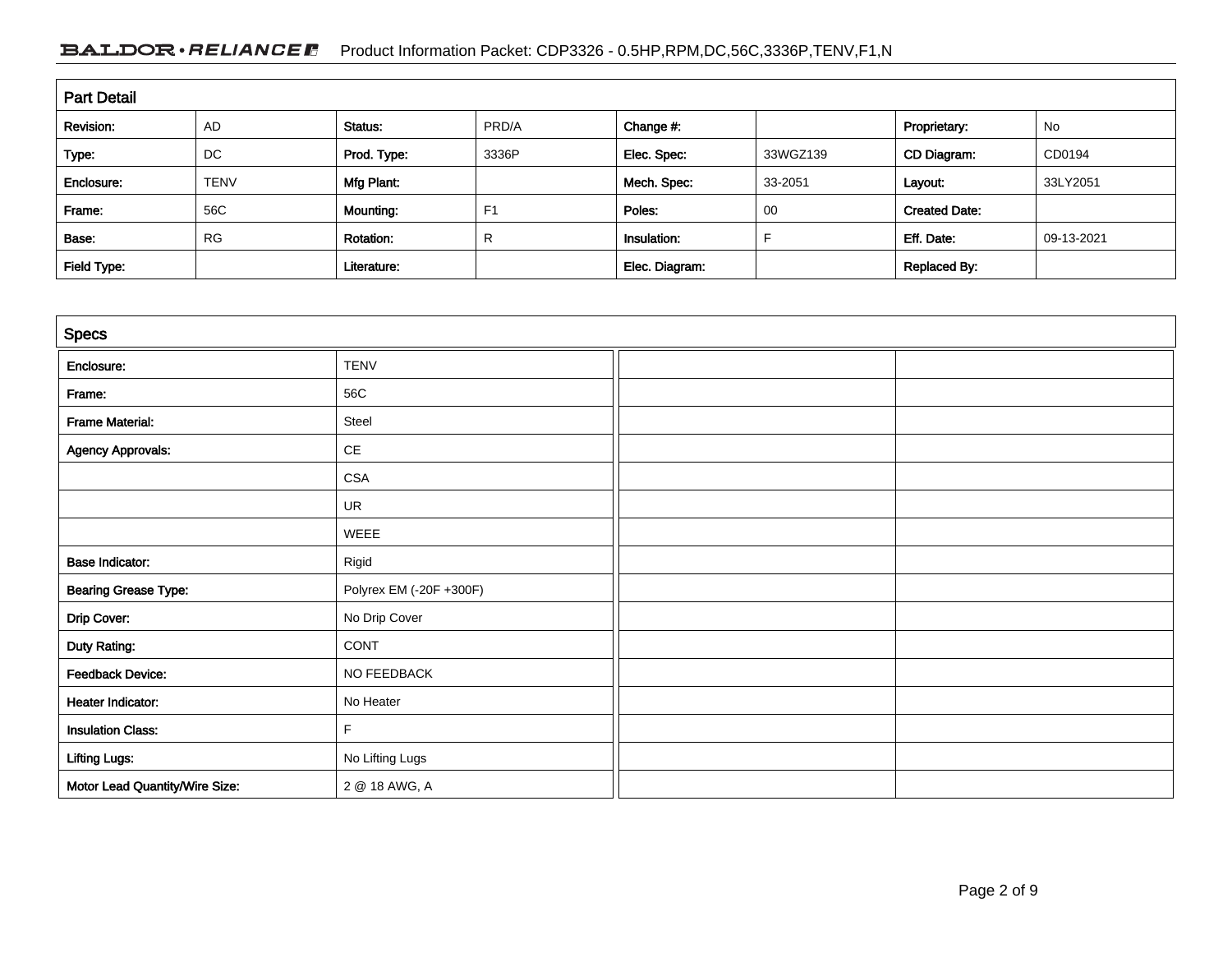| Motor Lead Exit:                 | Ko Box                 |  |
|----------------------------------|------------------------|--|
| <b>Motor Lead Termination:</b>   | Flying Leads           |  |
| <b>Mounting Arrangement:</b>     | F <sub>1</sub>         |  |
| <b>Product Family:</b>           | <b>General Purpose</b> |  |
| <b>Pulley End Bearing Type:</b>  | Sealed Bearing         |  |
| <b>RoHS Status:</b>              | ROHS COMPLIANT         |  |
| <b>Shaft Extension Location:</b> | Pulley End             |  |
| <b>Shaft Ground Indicator:</b>   | No Shaft Grounding     |  |
| <b>Shaft Rotation:</b>           | Reversible             |  |
| <b>Shaft Slinger Indicator:</b>  | No Slinger             |  |
| <b>Motor Standards:</b>          | <b>NEMA</b>            |  |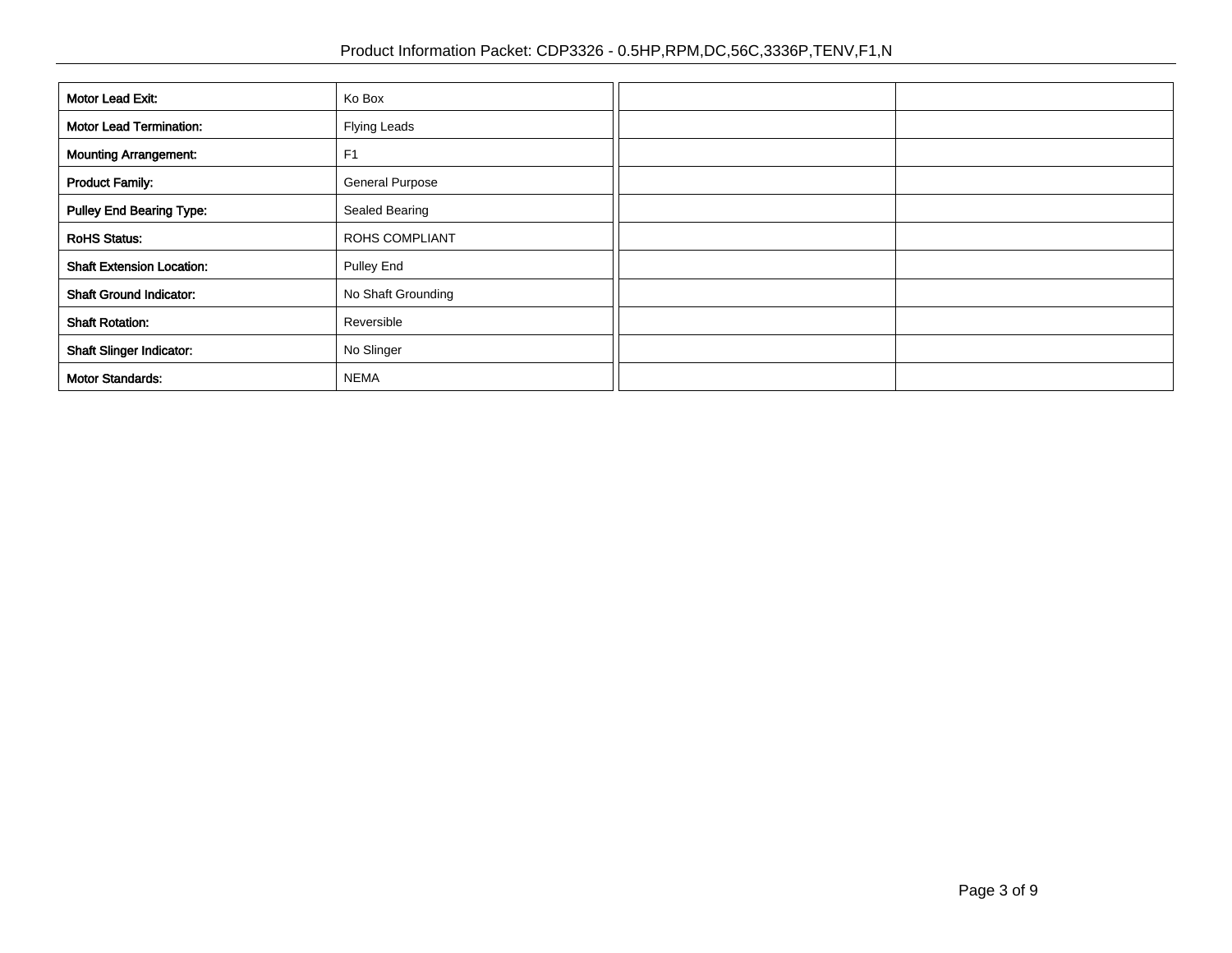### BALDOR · RELIANCE F Product Information Packet: CDP3326 - 0.5HP,RPM,DC,56C,3336P,TENV,F1,N

| Nameplate NP0891L  |                                   |              |                   |  |  |
|--------------------|-----------------------------------|--------------|-------------------|--|--|
|                    | $CAT.NO.$ CDP3326                 |              |                   |  |  |
|                    | SPEC. 33-2051Z139                 |              |                   |  |  |
|                    | $HP$ .5/.37KW<br><b>ENCL</b> TENV |              |                   |  |  |
|                    | <b>RPM</b> 1750 1/MIN             |              |                   |  |  |
| $FRAME$ 56C        |                                   |              | <b>TYPE</b> 3336P |  |  |
| ARM V 180          |                                   | ARM A $ 2.5$ |                   |  |  |
| FLD V              |                                   | FLD A        |                   |  |  |
| INSUL F            |                                   | AMB. $40$    |                   |  |  |
|                    | <b>DUTY</b> S1 CONT               |              | $SUPPLY$ 1.3      |  |  |
| <b>BRG/DE</b> 6203 | <b>BRG/ODE</b> 6203               |              |                   |  |  |
|                    | <b>BRUSHES</b> 2/BP5011CV01       |              |                   |  |  |
|                    |                                   |              | <b>BLANK</b>      |  |  |
| SER.               |                                   |              |                   |  |  |
|                    | <b>BLANK IP44 IC410 14KG</b>      |              |                   |  |  |
| APRV-CE Y          | APRV-CSAY                         |              | APRV-UL Y         |  |  |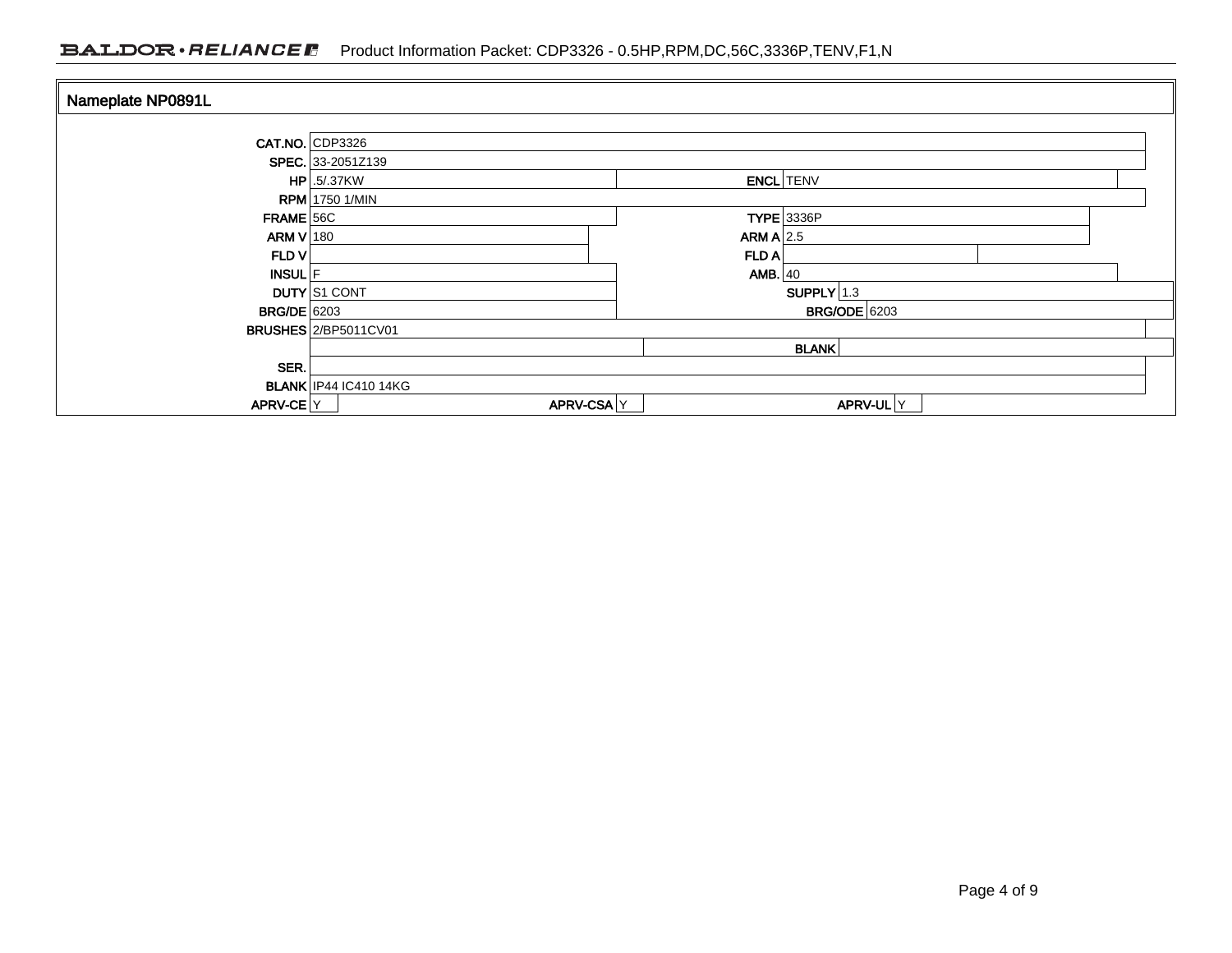| <b>Parts List</b>  |                                           |          |  |
|--------------------|-------------------------------------------|----------|--|
| <b>Part Number</b> | Description                               | Quantity |  |
| SA005043           | SA 33-2051Z139                            | 1.000 EA |  |
| AA002692           | AA 33-2051Z139                            | 1.000 EA |  |
| BP5011CV01SP       | CARBON BRUSH - 33P, 180V                  | 1.000 EA |  |
| BP5012A04SP        | BRUSH SPRING FOR DC MOTORS                | 1.000 EA |  |
| 33CB5000A03        | 33P BOX & LEAD ASSY                       | 1.000 EA |  |
| 33GS1006A01        | <b>GASKET CONDUIT BOX (LEXIDE)</b>        | 1.000 EA |  |
| 51XT0832A08        | 8-32 X 1/2 TY23 HXWS SLDSR                | 3.000 EA |  |
| 51XW0832G07        | 8-32 X 7/16 TY23 HXWS SLDSR GR            | 1.000 EA |  |
| 51XW0832A07        | 8-32 X .44, TAPTITE II, HEX WSHR SLTD SE  | 4.000 EA |  |
| 33EP3101A04        | FR ENDPLATE, MACH                         | 1.000 EA |  |
| 33CB4501A01SP      | BRUSH INSPECTION COVER                    | 2.000 EA |  |
| 33GS1005A01        | BRUSH INSP COVER GASKET, WHITE NON-CONDUC | 2.000 EA |  |
| 51XW0832A07        | 8-32 X .44, TAPTITE II, HEX WSHR SLTD SE  | 4.000 EA |  |
| HW5100A03          | WAVY WASHER (W1543-017)                   | 1.000 EA |  |
| 33EP3302A10        | PU ENDPLATE, MACH                         | 1.000 EA |  |
| 51XN1032A20        | 10-32 X 1 1/4 HX WS SL SR                 | 2.000 EA |  |
| HA6887             | SHAFT PROTECTOR STAMPED STEEL 20 GA.      | 1.000 EA |  |
| 10XN2520A06        | 1/4 20X3/8 HX HD CAP                      | 2.000 EA |  |
| 34CB4512           | 34 CB LID, GALVANNEAL STAMPED             | 1.000 EA |  |
| 34GS1001           | GASKET, STD CONDUIT BOX LID (LEXIDE)      | 1.000 EA |  |
| 51XW0832A07        | 8-32 X .44, TAPTITE II, HEX WSHR SLTD SE  | 4.000 EA |  |
| HW2501D13          | KEY, 3/16 SQ X 1.375                      | 1.000 EA |  |
| HA7000A04          | KEY RETAINER 0.625 DIA SHAFTS             | 1.000 EA |  |
| HW3001B02          | BRASS CUP WASHER W/GROUND SYMBOL TAB,     | 1.000 EA |  |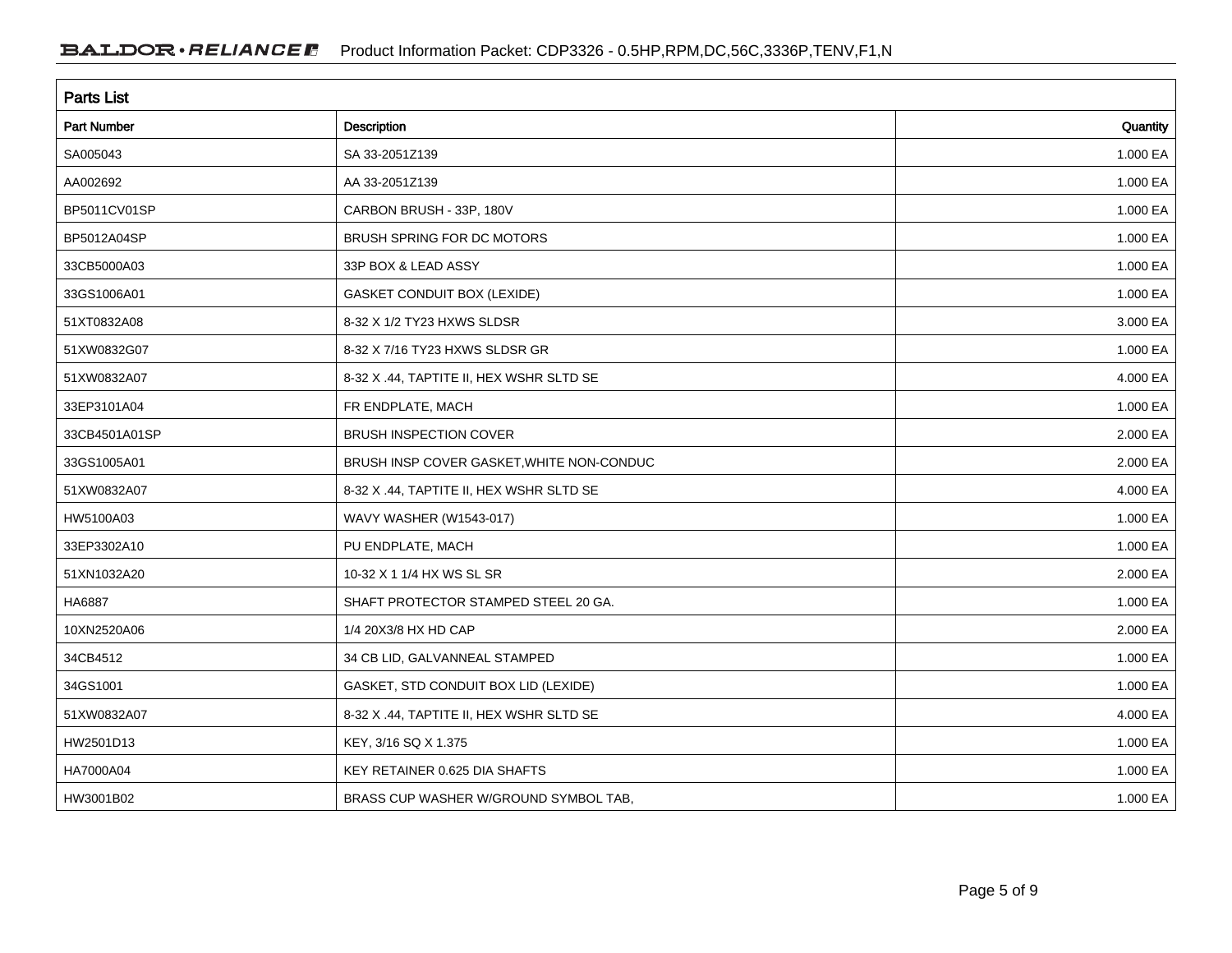| <b>Parts List (continued)</b> |                                          |          |  |
|-------------------------------|------------------------------------------|----------|--|
| <b>Part Number</b>            | Description                              | Quantity |  |
| MG1000G27                     | MED CHARCOAL METALLIC GREY 400-0096      | 0.013 GA |  |
| 85XU0407S04                   | 4X1/4 U DRIVE PIN STAINLESS              | 2.000 EA |  |
| 33RK5004SP                    | <b>ROCKERARM</b>                         | 1.000 EA |  |
| HA3100S03                     | THRUBOLT- 10-32 X 10.625 302 OR 303 SS   | 2.000 EA |  |
| LB1119N                       | <b>WARNING LABEL</b>                     | 1.000 EA |  |
| MN416A01                      | TAG-INSTAL-MAINT no wire (2100/bx) 4/22  | 1.000 EA |  |
| LC0194                        | <b>CONNECTION LABEL</b>                  | 1.000 EA |  |
| NP0891L                       | NP STD LASER ENGRAVED DC MTRS, UL CSA CE | 1.000 EA |  |
| 36PA1000                      | PKG GRP, PRINT<br>PK1016A06              | 1.000 EA |  |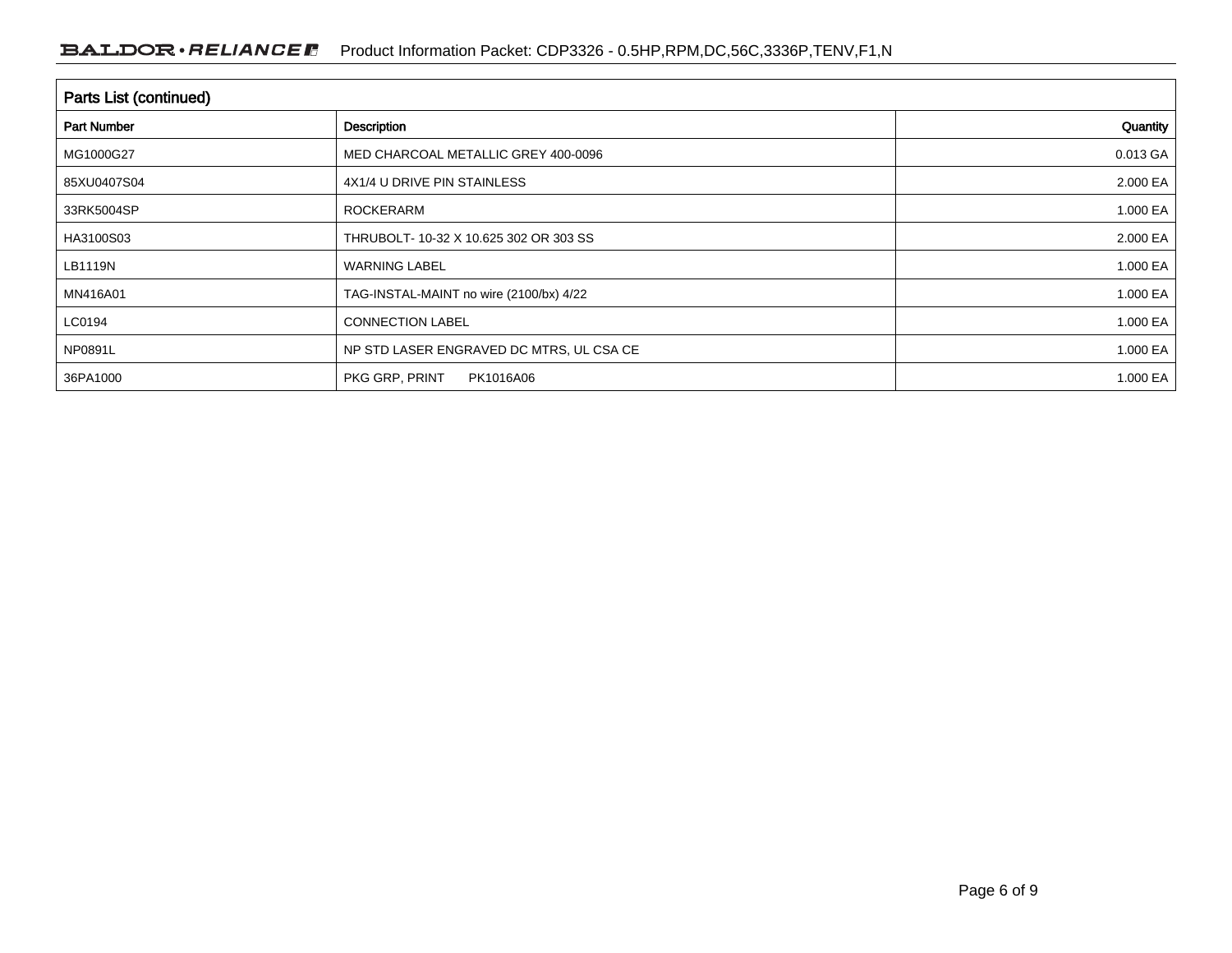| Accessories        |                                 |                   |  |
|--------------------|---------------------------------|-------------------|--|
| <b>Part Number</b> | Description                     | <b>Multiplier</b> |  |
| TK3300             | TACHO MOUNTING KIT TK3300       | A8                |  |
| TK3300-HPU         | HPU10 MOUNTING KIT 33P/34P TENV | A8                |  |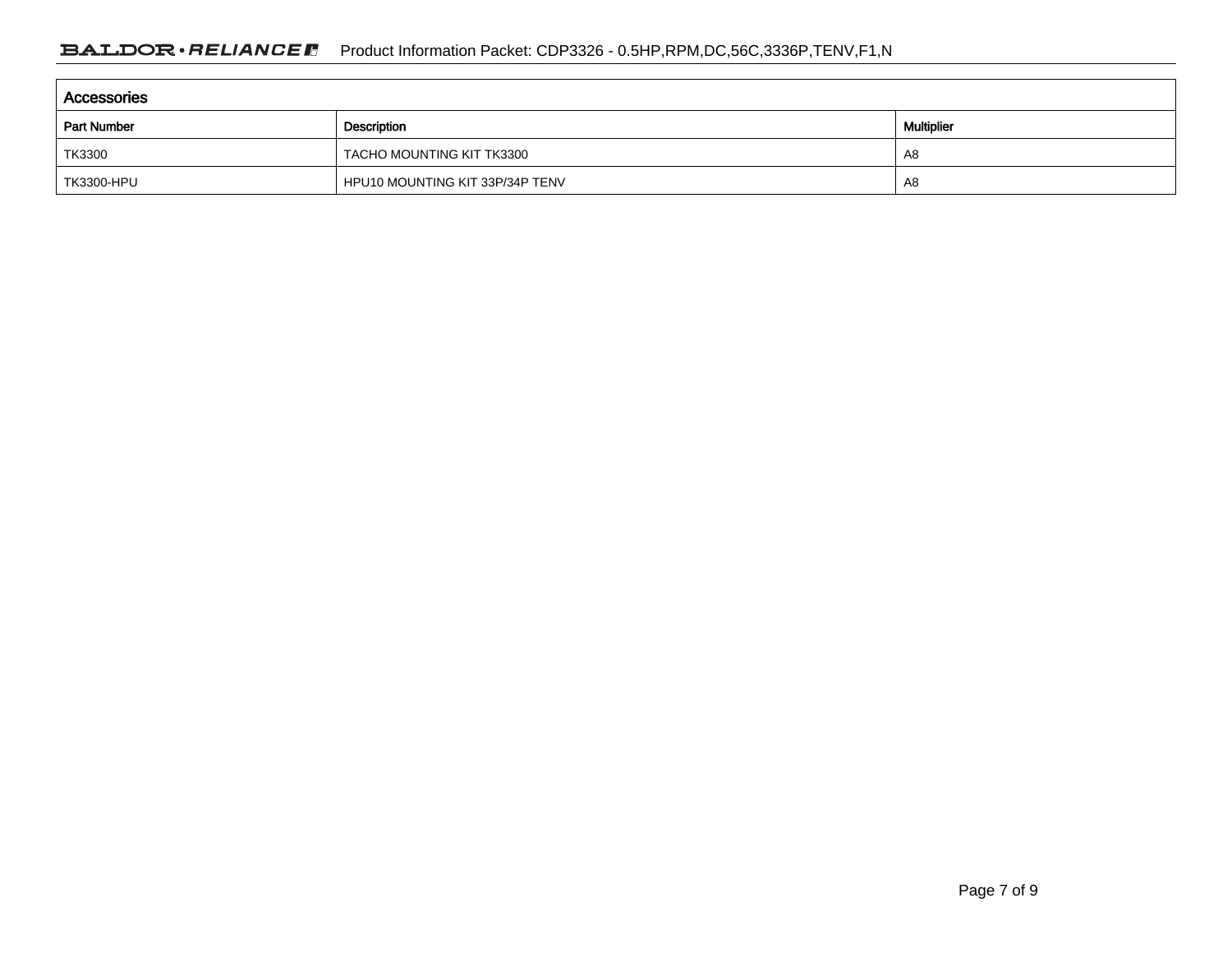# No performance data has beenassigned to this product.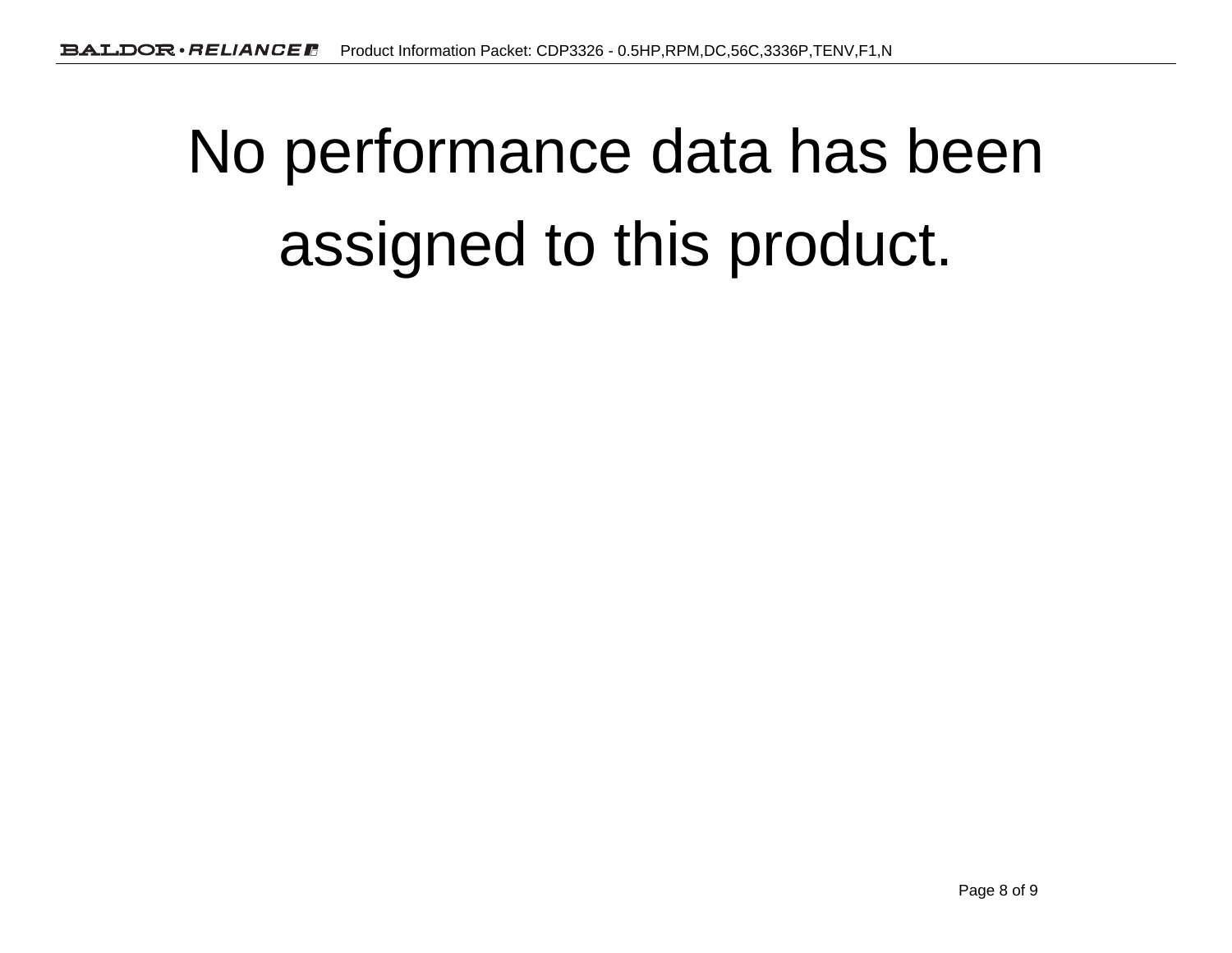